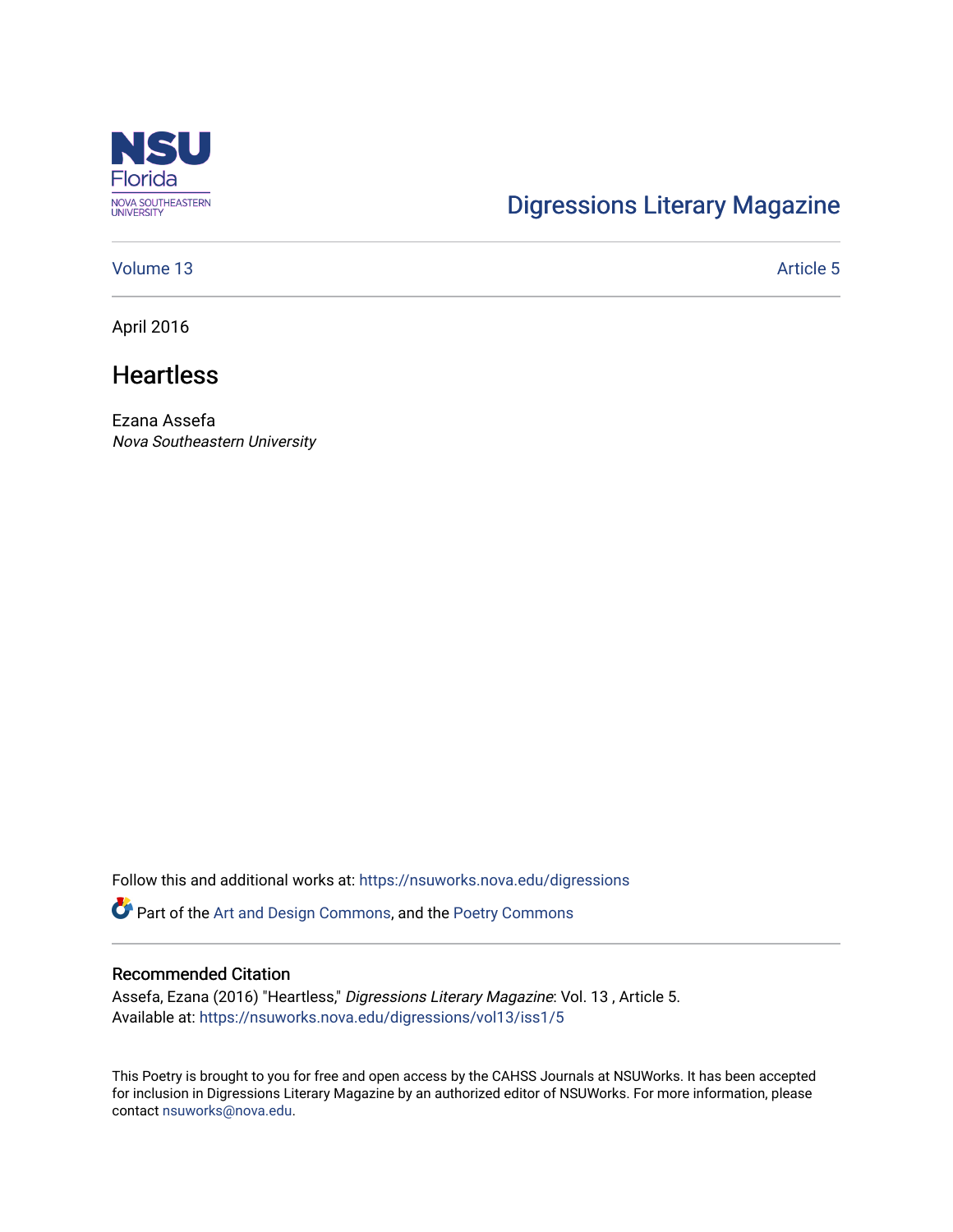### **Heartless**

### Author Bio

"I want to be a neurologist or neuroscientist, and in my spare time, I am found at the gym, basketball courts, or in a book."